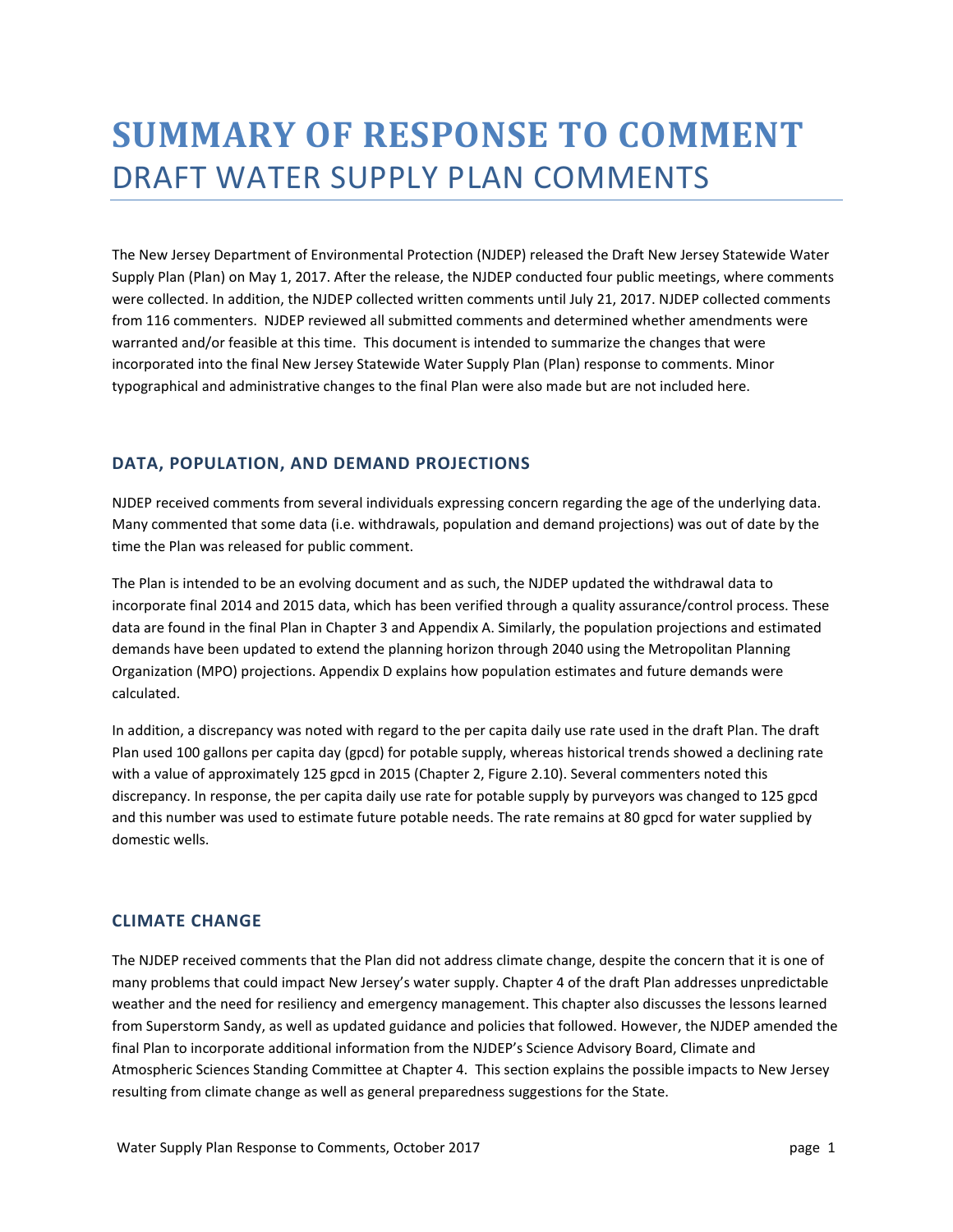# **ASSET MANAGMENT**

Some commenters voiced that the Plan should address asset management in a more robust manner. It was suggested that the Plan include specific actions that the NJDEP will take to promote proper asset management. NJDEP maintains an Asset Management Policy website at<http://www.nj.gov/dep/assetmanagement/> which is intended to promote asset management best practices and provide technical guidance for water and wastewater systems endeavoring to create or amend an asset management plan. This website was an important first step towards communicating the importance of asset management. Subsequently, on July 21, 2017, the Water Quality and Accountability Act was signed into law. This law includes requirements for certain water purveyors with respect to asset management; for instance, the law requires systems to complete valve inspections, regular hydrant flushing, mitigation plans for multiple notices of violations, and the preparation of certified asset management plans. NJDEP will work with partner agencies and stakeholders to implement this Act when it becomes effective. A section describing the Act and its requirements have been added to the final Plan in Chapter 4.

# **ALLOCATION**

Many commenters noted that additional allocations should not be granted in WMA's with limited to no water availability, and stated that unused allocations should be cutback. Therefore, a section was added to Chapter 3 of the final Plan that better describes the existing process. New allocation and modification allocation permit application requests are reviewed and approved or denied on a case-by-case basis. The application process often starts with a pre-application meeting, then is followed up with the submission of a detailed application including a technical report, and then application endures a lengthy review process by the NJDEP. In areas of limited water availability, the Bureau of Water Allocation and Well Permitting (BWAWP) has informed applicant's during the preapplication meeting phase that their proposal is not approvable or has denied permit applications.

In addition, language was added to the final Plan that reiterates that during the renewal application process, BWAWP reviews the permitees/certification holders for compliance and water usage, and reduces allocations that are not warranted.

#### **WATER QUALITY**

Commenters noted that the draft Plan did not address water quality. The draft Plan states and the final Plan reiterates that the focus of the Plan is quantity of New Jersey's water supply, not water quality. The Division of Water Supply and Geoscience understands the importance of the connection between water supply and water quality. However, in order to address this concern, the final Plan incorporates a section in Chapter 5 that describes and references the various programs, statutes and regulations within the NJDEP that regulate water quality issues. Brief discussions were also added regarding role of the Division of Water Supply & Geoscience's responsibility of properly regulating public water suppliers, to ensure that they are in compliance and are not violating requirements.

## **WATER CONSERVATION**

There were many comments regarding water conservation, which the NJDEP addressed with additions to Chapter 6 of the final Plan. For example, one comment stated that rain sensors should be mandatory on all irrigation systems. In response, information was added to the final Plan stating that in accordance with N.J.S.A. 52:27D-119 et seq., rain sensors are mandatory on all systems installed after September 8, 2000. Another comment suggested